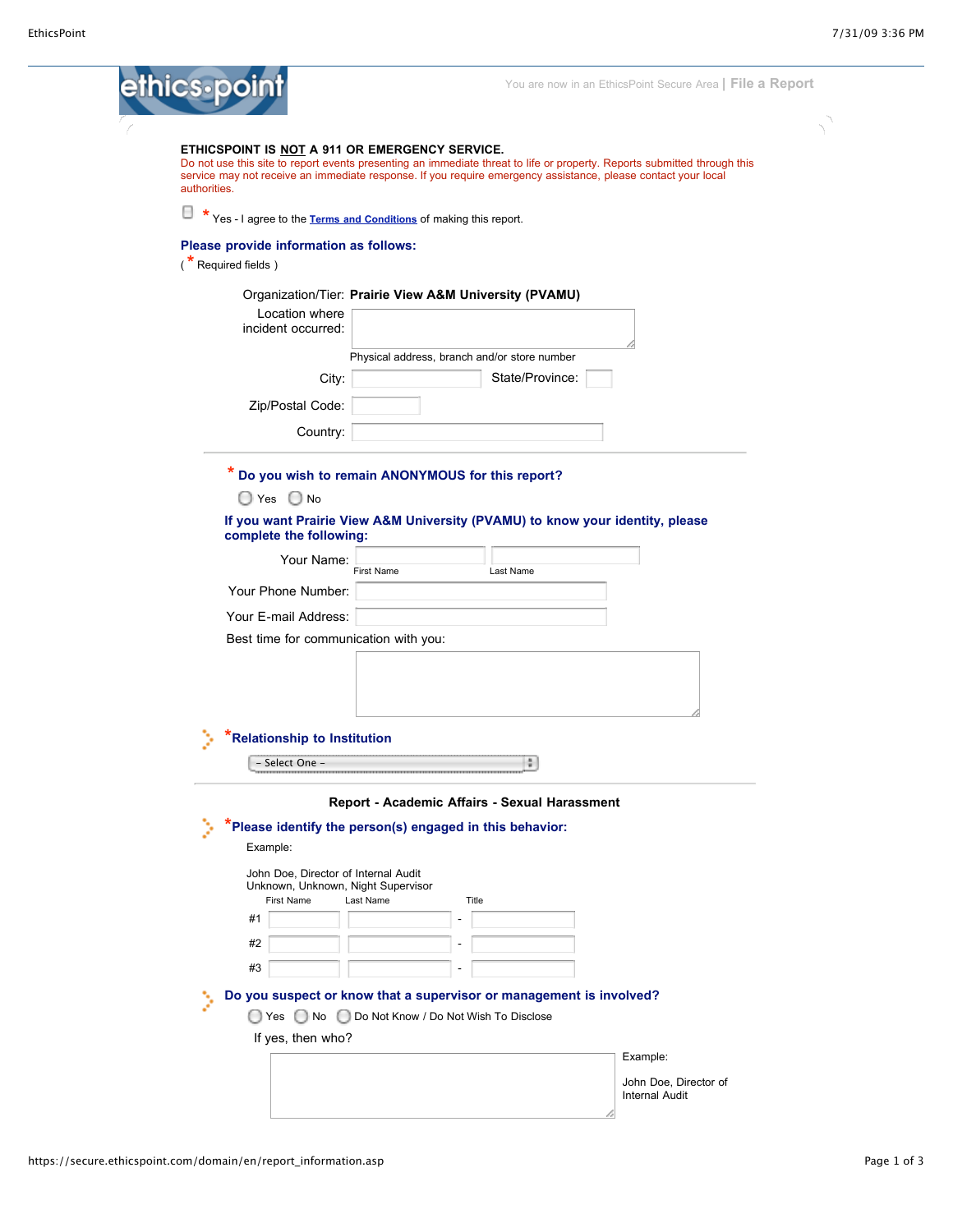Any persons mentioned here will be restricted by EthicsPoint from access to this reported information.

| Is management aware of this problem?                                                                                                                                                                           |
|----------------------------------------------------------------------------------------------------------------------------------------------------------------------------------------------------------------|
| ◯ Yes ◯ No ◯ Do Not Know / Do Not Wish To Disclose                                                                                                                                                             |
| What is the general nature of this matter?                                                                                                                                                                     |
| This should be a general description only, you will be asked for<br>specifics later.                                                                                                                           |
| Where did this incident or violation occur?                                                                                                                                                                    |
| We recognize that this incident may not have occurred in a particular<br>location. However, if this incident was observed in some documentation<br>or business transactions, please indicate this accordingly. |
| Please provide the specific or approximate time this incident occurred:                                                                                                                                        |
| Examples:<br>Tuesday, May 3, 2002<br>Two weeks ago<br>Approximately a month ago                                                                                                                                |
| How long do you think this problem has been going on?                                                                                                                                                          |
| ã,<br>- Select One -                                                                                                                                                                                           |
| How did you become aware of this violation?                                                                                                                                                                    |
| ÷.<br>- Select One -                                                                                                                                                                                           |
| If other, how?                                                                                                                                                                                                 |
| Please identify any persons who have attempted to conceal this problem and the                                                                                                                                 |
| steps they took to conceal it:                                                                                                                                                                                 |
| Examples:<br>Ignored it<br>Changed documents<br>Said it was not a problem<br>Said they would look into it<br>Please identify by name and title.                                                                |
| If you have a document or file that supports your report, most common file types can<br>be uploaded:                                                                                                           |
| Click here to upload files                                                                                                                                                                                     |

У **\* Please provide all details regarding the alleged violation, including the locations of witnesses and any other information that could be valuable in the evaluation and ultimate resolution of this situation.**